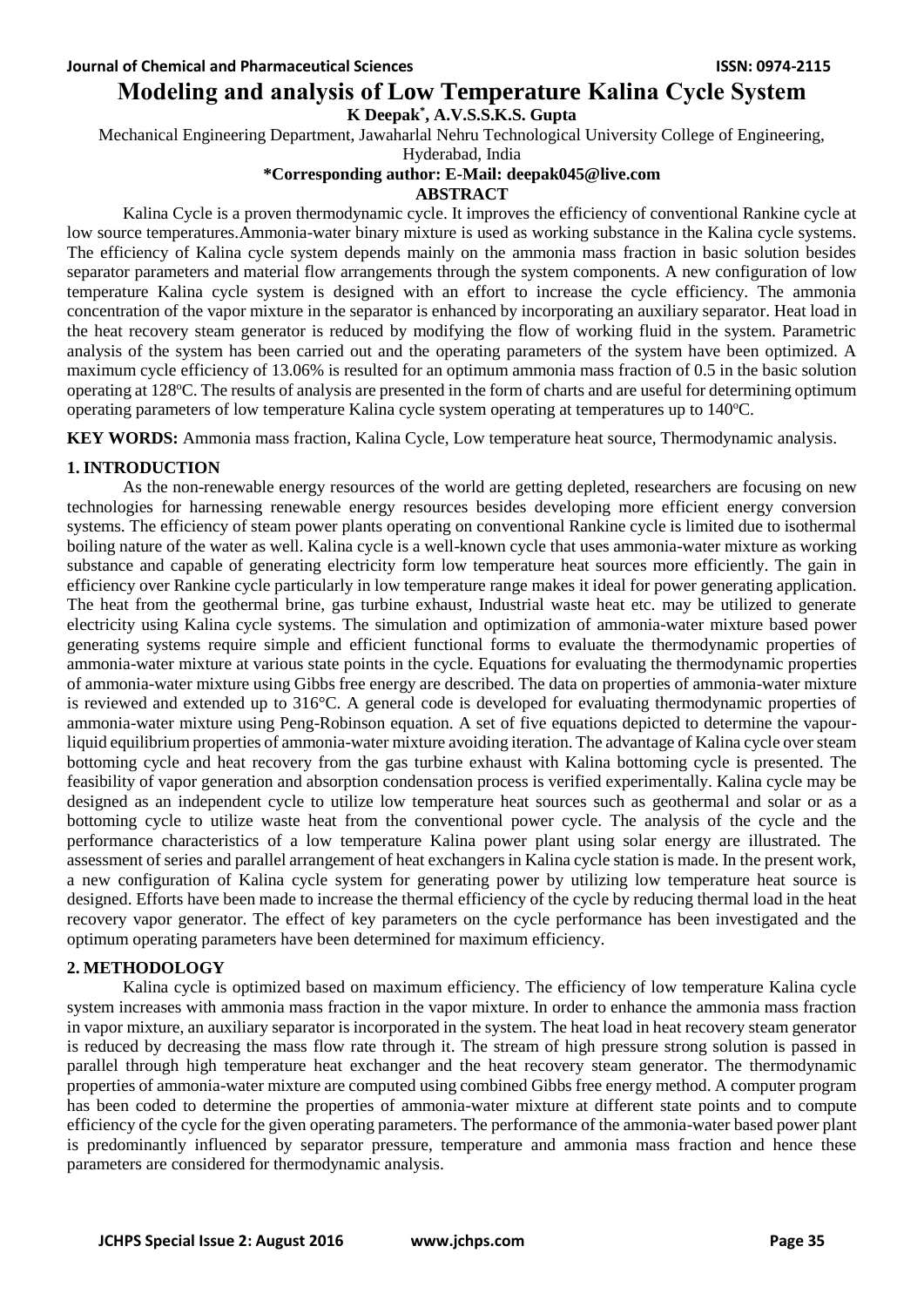The feasible ranges of operating parameters have been determined for the assumed source temperature. The ammonia mass fraction in basic solution is optimized by fixing the ammonia mass fraction in vapor mixture whereas the ammonia mass fraction in vapor mixture is optimized by fixing the ammonia mass fraction in basic solution.



**Figure.1. Schematic of Low Temperature Kalina Cycle System** 

(HRSG: heat recovery steam generator; MXR: mixer; SEP: separator; DFLG: deflegmator; SH: superheater; TUR: turbine; THR: throttle valve; SPT: splitter; HT: high temperature; LT: low temperature; HE: heat exchanger; COND: condenser; FP feed pump)

**System modelling and description:** The schematic diagram of low temperature Kalina cycle system with an auxiliary separator and parallel flow arrangement through heat exchangers is depicted in the Figure 1. Ammoniawater mixture is used as working fluid in the system. The heat from the source fluid is recovered in the heat recovery steam generator. The high pressure working fluid branching out through the low temperature heat exchanger at state point 8 is passed simultaneously through the high temperature heat exchanger and heat recovery steam generator. The working fluid at state point 15 is separated into liquid and vapor mixture. The vapor mixture from state point 16 is passed through an auxiliary separator to enhance the ammonia mass fraction in the vapor mixture at state point 18. It is than heated in the super heater to state point 1.The high pressure vapor mixture at state point 1 is expanded in the turbine to generate electricity. The turbine exit fluid rejects heat in the low temperature heat exchanger. The high pressure liquid mixture at state point 20 from the separator is throttled to low pressure after rejecting heat in the high temperature heat exchanger. The turbine exit fluid at state point 2 is mixed with the ammonia-weak solution at state point 22 in the mixer to state point 3. It is then condensed to saturated liquid in the condenser to state point 5. The condensate passing through the pump at state point 6 is divided into two streams. Whereas the stream at state point 7 is passed through the low temperature heat exchanger, the other stream at state point 23 is passed through the deflegmator. The stream at state point 8 is divided into two streams. One of the streams at state point 9 is passed through high temperature heat exchanger whereas the other at state point 11 is mixed with the lean mixture at state point 12, originating from the auxiliary separator at state point 19. The two streams at state points 10 and 14 are mixed to state point 15 and passed through the separator to repeat the cycle.

**Thermodynamic analysis**: The thermodynamic analysis of the Kalina cycle system has been done to verify the feasibility of producing electricity from low temperature heat sources ranging from 100 °C to 165 °C. Table 1 shows the operating conditions of the Kalina cycle system assumed during the analysis. The separator and condenser pressure is determined from the temperature and concentration of the working fluid as it is the function of temperature and ammonia concentration at saturated state. The turbine exit temperature is determined by entropy equalization for

**JCHPS Special Issue 2: August 2016 www.jchps.com Page 36**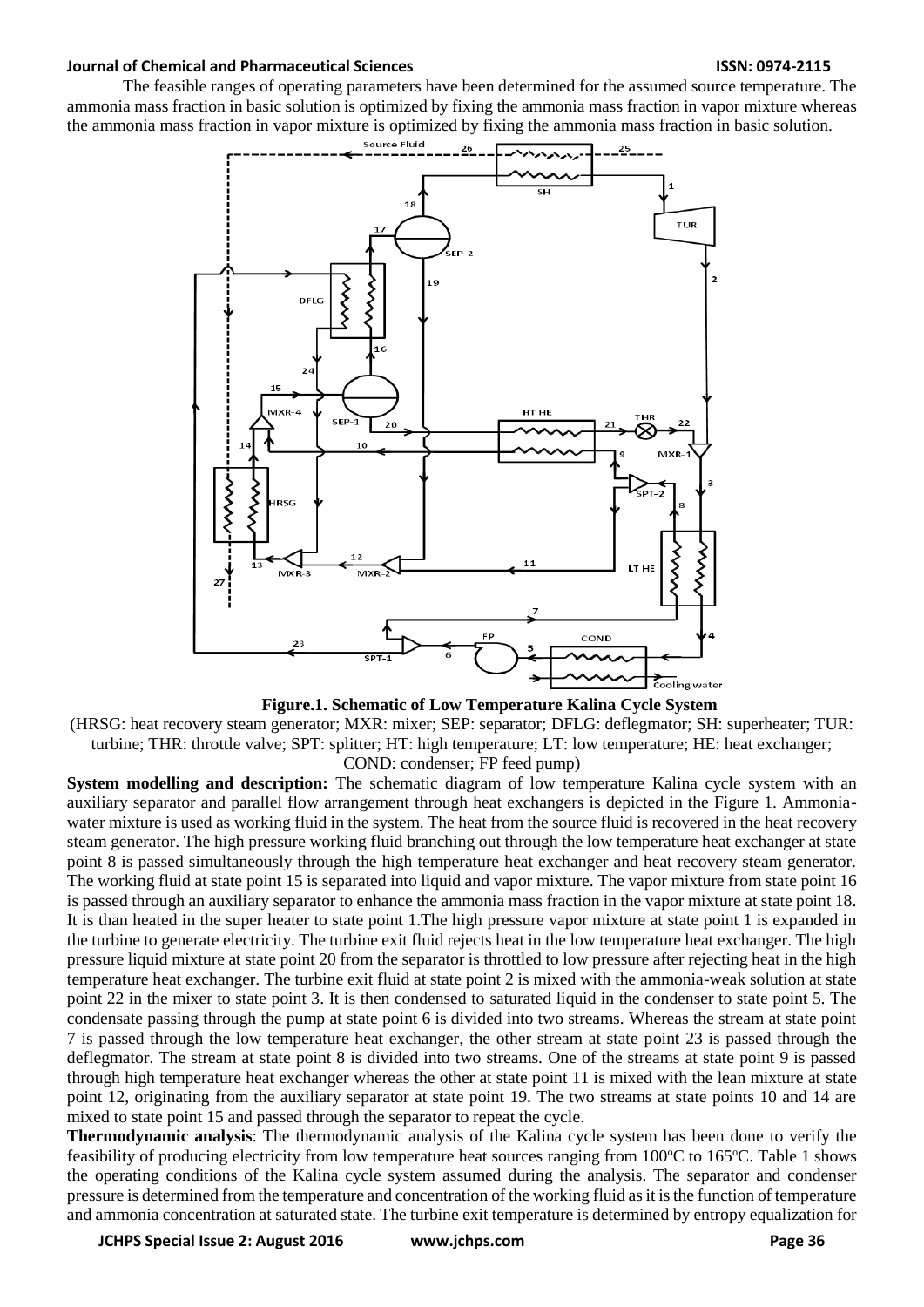isentropic expansion of the vapor mixture.

| Table.1. Kanna Cycle System Operating Conditions |                |
|--------------------------------------------------|----------------|
| <b>Parameter</b>                                 | <b>Value</b>   |
| <b>Ambient Temperature</b>                       | $25^{\circ}$ C |
| <b>Terminal Temperature Difference</b>           | $10^{\circ}$ C |
| Pinch Point in Steam Generator and Condenser     | $5^{\circ}$ C  |
| Degree of Superheat                              | $50^{\circ}$ C |
| <b>Isentropic Efficiency</b>                     | 75%            |
| <b>Efficiency of Turbine</b>                     | 96%            |
| <b>Efficiency of Electric Generator</b>          | 98%            |

|  |  | <b>Table.1. Kalina Cycle System Operating Conditions</b> |
|--|--|----------------------------------------------------------|
|--|--|----------------------------------------------------------|

The temperature of the liquid mixture at the state point 20 will be equal to the bubble point temperature and therefore the ammonia mass fraction of liquid mixture is evaluated through iteration. Pressure drop and heat loss in pipe lines are neglected. The condensate leaving the condenser is saturated liquid.The condenser pressure is determined from ammonia mass fraction and condenser temperature. The unknown properties i.e. temperature, concentration and mass flow rates at various state points are determined by mass, concentration and energy balance equations.

The mass of vapor leaving the separator at state point 16,  $m_{16} = \frac{(x_{15} - x_{20})}{(x_{15} - x_{20})}$  $(x_{16}- x_{20})$ (1)

The mass of vapor leaving the separator at state point 18

**Table.2. Material Flow Details of Kalina Cycle System depicted in Figure 1 at 125<sup>o</sup>C Separator Temperature**

| <b>State</b><br>Point | <b>Temperature</b><br>$\rm ^{o}C$ | <b>Pressure</b><br>bar | <b>Ammonia Mass</b><br><b>Fraction</b> | <b>Flow Rate</b><br>kg/sec | <b>Specific Enthalpy</b><br>kJ/kg |
|-----------------------|-----------------------------------|------------------------|----------------------------------------|----------------------------|-----------------------------------|
| 1                     | 143.50                            | 24.00                  | 0.98                                   | 0.19                       | 1579.15                           |
| $\overline{2}$        | 34.30                             | 3.70                   | 0.98                                   | 0.19                       | 1321.68                           |
| 3                     | 30.89                             | 3.70                   | 0.50                                   | 0.97                       | 327.36                            |
| $\overline{4}$        | 30.89                             | 3.70                   | 0.50                                   | 0.97                       | 186.38                            |
| 5                     | 30.00                             | 3.70                   | 0.50                                   | 0.97                       | $-110.65$                         |
| 6                     | 30.24                             | 24.00                  | 0.50                                   | 0.97                       | $-107.85$                         |
| 7                     | 30.24                             | 24.00                  | 0.50                                   | 0.85                       | $-107.85$                         |
| 8                     | 65.18                             | 24.00                  | 0.50                                   | 0.85                       | 52.84                             |
| 9                     | 65.18                             | 24.00                  | 0.50                                   | 0.40                       | 52.84                             |
| 10                    | 120.00                            | 24.00                  | 0.50                                   | 0.40                       | 561.61                            |
| 11                    | 65.18                             | 24.00                  | 0.50                                   | 0.45                       | 52.84                             |
| 12                    | 67.10                             | 24.00                  | 0.50                                   | 0.48                       | 61.74                             |
| 13                    | 84.70                             | 24.00                  | 0.50                                   | 0.60                       | 144.46                            |
| 14                    | 128.34                            | 24.00                  | 0.50                                   | 0.60                       | 694.22                            |
| 15                    | 125.00                            | 24.00                  | 0.50                                   | 1.00                       | 641.68                            |
| 16                    | 125.00                            | 24.00                  | 0.92                                   | 0.22                       | 1587.36                           |
| 17                    | 93.50                             | 24.00                  | 0.92                                   | 0.22                       | 1265.74                           |
| 18                    | 93.50                             | 24.00                  | 0.98                                   | 0.19                       | 1435.27                           |
| 19                    | 93.50                             | 24.00                  | 0.55                                   | 0.03                       | 193.23                            |
| 20                    | 125.00                            | 24.00                  | 0.38                                   | 0.78                       | 346.87                            |
| 21                    | 70.18                             | 24.00                  | 0.38                                   | 0.78                       | 89.10                             |
| 22                    | 70.68                             | 3.70                   | 0.38                                   | 0.78                       | 89.20                             |
| 23                    | 30.24                             | 24.00                  | 0.50                                   | 0.12                       | $-107.85$                         |
| 24                    | 115.00                            | 24.00                  | 0.50                                   | 0.12                       | 481.62                            |

$$
m_{18} = \left(\frac{x_{17} - x_{19}}{x_{18} - x_{19}}\right) m_{17} \qquad (2)
$$

**JCHPS Special Issue 2: August 2016 www.jchps.com Page 37** Work output of the turbine,  $W_t = m_1 (h_1 - h_2) \eta_t \eta_g$  (3) The work input to the pump,  $W_p = \frac{m_5(h_6 - h_5)}{n}$  $\eta_p$ (4) Net output of the cycle,  $W_{net} = (W_t - W_p)$  (5) Heat supplied in heat recovery steam generator,  $Q = m_{13}(h_{15} - h_{13}) + m_{18}(h_1 - h_{18})$  (6) Efficiency of the Kalina cycle,  $\eta_{cycle} = \frac{W_{net}}{Q}$  $\frac{net}{Q}$  (7) Heat load in low temperature heat exchanger  $= m_7(h_8 - h_7)$ ) (8) Heat load in high temperature heat exchanger =  $m_{17}(h_{17} - h_{18})$  (9)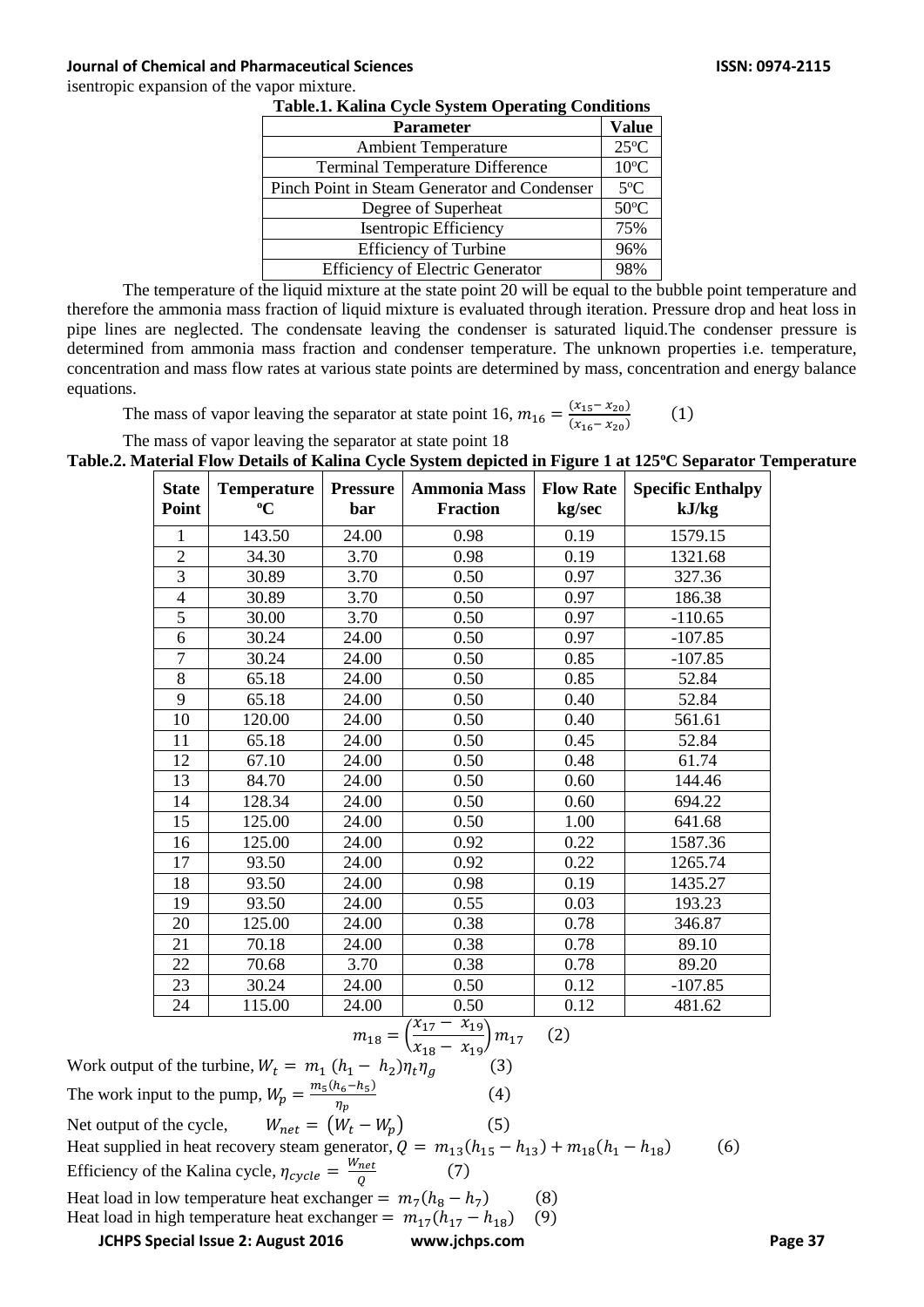### **Journal of Chemical and Pharmaceutical Sciences ISSN: 0974-2115 3. RESULTS AND DISCUSSION**

The performance of Kalina cycle system is thermodynamically investigated for the specified operating conditions. Table 2 shows the material flow details of the Kalina cycle system described in Figure 1. Table 3 contains the specifications of low temperature Kalina cycle system established for unit mass of the working fluid and  $125^{\circ}$ C separator temperature. The influences of separator temperature, ammonia mass fraction in basic solution and turbine inlet vapor mixture have been examined for cycle efficiency and specific power. The results are presented in the following sections.

| <b>Description</b>                               | Value  |
|--------------------------------------------------|--------|
| Separator temperature, <sup>o</sup> C            | 125    |
| Ammonia mass fraction in basic solution          | 0.5    |
| Ammonia mass fraction in vapor mixture           | 0.98   |
| Work output of turbine, KW                       | 46.31  |
| Electricity output, kW                           | 42.54  |
| Heat load in condenser, kW                       | 287.91 |
| Heat load in heat recovery vapor generator, kW   | 327.17 |
| Heat load in low temperature heat exchanger, kW  | 136.64 |
| Heat load in high temperature heat exchanger, kW | 70.12  |
| Specific Power, kW/kg/s                          | 42.54  |
| Kalina cycle energy efficiency, %                | 13.00  |

| Table.3. Specifications of Kalina Cycle System at 125°C Separator Temperature |  |  |  |
|-------------------------------------------------------------------------------|--|--|--|
|-------------------------------------------------------------------------------|--|--|--|





**Figure.2. Variation of Cycle Efficiency with Ammonia Mass Fraction in Basic Solution**

**Figure.3. Variation of Specific Power with Ammonia Mass Fraction in Basic Solution**

**Influence of Ammonia Mass Fraction in Basic Solution on Cycle Efficiency:** The variation of cycle efficiency with ammonia content in basic solution is depicted in Figure 2. The results are plotted for six different separator temperatures ranging from  $90^{\circ}$ C to140 $^{\circ}$ C. It has been observed that the efficiency rises with the ammonia mass fraction, reaches a maximum value and decreases further. For every separator temperature the maximum efficiency occurs at an optimum value of ammonia mass fraction. Further the efficiency is observed to be higher for higher separator temperature values. For separator temperature of  $140^{\circ}$ C, the maximum efficiency is observed at 0.6 ammonia mass fraction in the basic solution.

**Influence of Ammonia Mass Fraction in Basic Solution on specific Power:** Figure 3 depicts the effect of ammonia mass fraction in basic solution on specific power for fixed separator temperatures**.** The ammonia mass fraction is varied in the feasible range from 0.35 to 0.7. It has been observed that the specific power rises with the ammonia mass fraction, reaches a peak value and decreases thereafter. For each separator temperature the maximum specific power will be obtained at an optimum value of ammonia mass fraction in the basic solution.Similar to cycle efficiency, the specific power is observed to be higher for higher separator temperature. Referring to 140°C plot in the figure, the maximum specific power is observed at 0.7ammonia mass fraction in the basic solution. It is to be noted that the optimum mass fraction for maximum efficiency and maximum specific power are different.

**Influence of Ammonia Mass Fraction in Vapor Mixture on Cycle Efficiency:** The variation of cycle efficiency with ammonia mass fraction in vapor mixture is depicted in Figure 4. The efficiency curves are plotted for four different separator temperatures. It is understood that the cycle efficiency increases with the ammonia mass fraction in vapor mixture. Also the efficiencies are observed to be higher for higher separator temperature values. A maximum of 13.0% cycle efficiency is resulted with 0.98 ammonia concentration in the vapor mixture operating at 125°C separator temperature.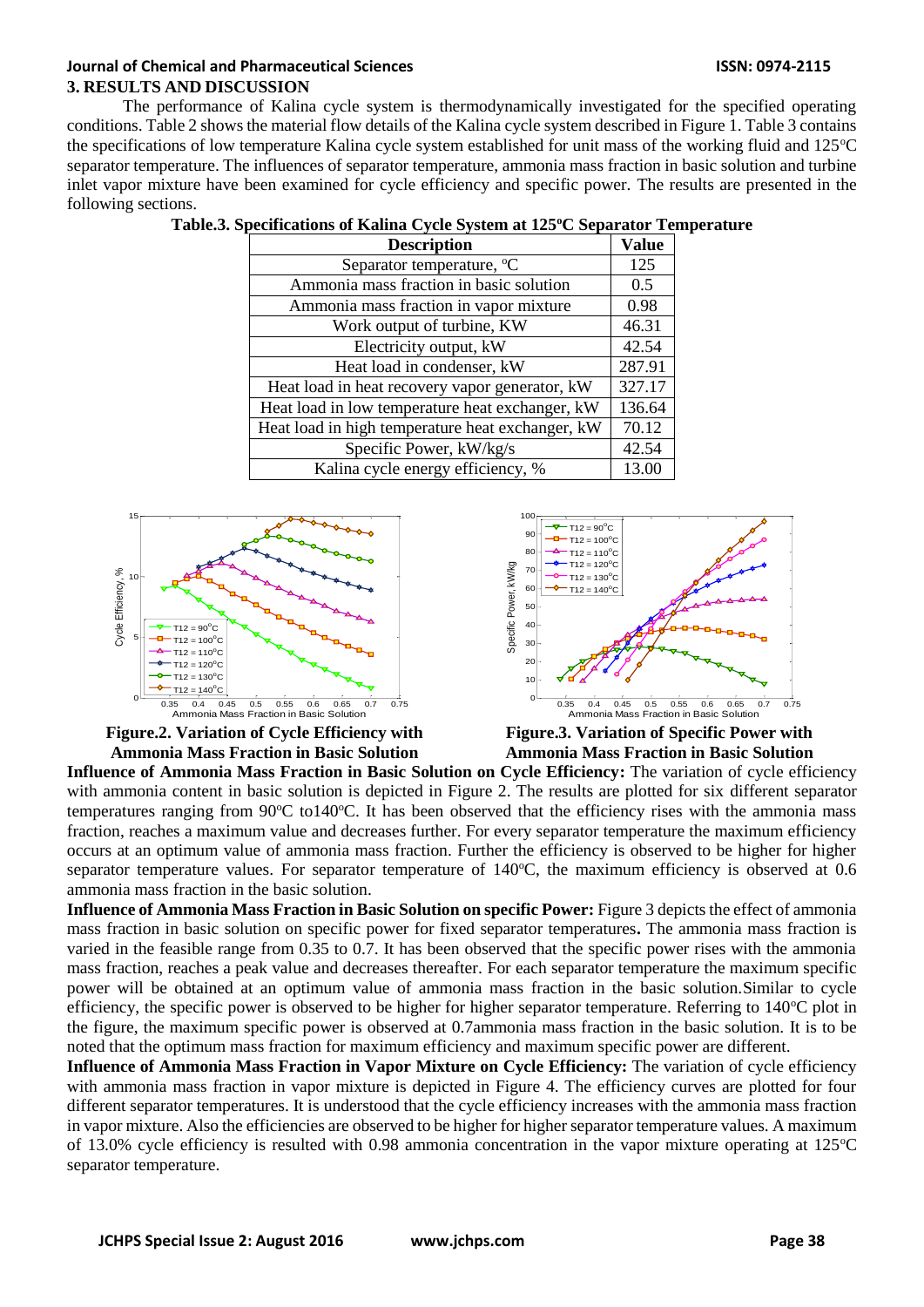

**Influence of Separator Temperature on Cycle Efficiency:** Figure 5 illustrates the influence of separator temperature on cycle efficiency. The efficiency curves are plotted for three fixed ammonia concentration values in the basic solution. The separator temperature is varied from  $90^{\circ}$ C to 135 $^{\circ}$ C. The cycle efficiency increases with separator temperature till the peak value is reached and then decreases. It is observed that the optimum values of separator temperatures for maximum efficiency increases with the ammonia concentration in basic solution.

**Influence of Separator Temperature on Specific Power:** The variation of specific power with separator temperature is depicted in Figure 6 for three different ammonia concentration values in basic solution. The separator temperature is varied from 90°C to 135°C. The specific power increases with separator temperature. Similar to efficiency, the maximum specific power results at an optimum value of separator temperature. It is noted that the optimum separator temperature for maximum efficiency and maximum specific power are different.

## **CONCLUSION**

Kalina cycle system has been modelled and analysed successfully to demonstrate the feasibility of utilizing the low temperature heat sources. It has been modelled thermodynamically and analyzed parametrically. The cycle efficiency and specific power are evaluated and the variation tendency is analyzed. It emerges that, for a given separator temperature, there exist an optimum value of ammonia mass fraction in the basic solution that yields maximum efficiency and power output. The cycle efficiency increases with an increase in separator temperature and also corresponding to the much richer ammonia-water mixture at the turbine inlet. The potential for obtaining work from the low temperature heat sources was evidenced. The new configuration of the Kalina cycle system is found to be feasible. The ammonia mass fraction in the vapor mixture at the turbine inlet can be enhanced by incorporating an auxiliary separator. The sharing of the heat load between heat recovery steam generator and high temperature heat exchanger improves the performance of the system under given operating conditions. Improvement in the system design to reduce losses, more particularly the boiling process prepares the system for next phase of testing.

#### **ACKNOWLEDGEMENT**

The first author K Deepak thanks Dr.A.V.S.S.K.S. Gupta, Professor of Mechanical Engineering and Controller of Examinations at Jawaharlal Nehru Technological University, Hyderabad, for his motivation, expert guidance and extended support during the progress of the research work. He also thanks Dr.T. Srinivas, Professor of Mechanical Engineering at VIT University for his valuable inputs and suggestions during this work.

#### **REFERENCES**

EL-Sayed Y.M, Tribus M, A Theoretical Comparison of Rankine and Kalina Cycles, ASME publication, 1, 1985.

Kalina A.I, Combined cycle system with novel bottoming cycle, ASME Journal of Engineering for Gas Turbines and Power, 106, 1984, 737-742.

Lazzeri L, Diotti F, Bruzzone M, and Scala M, Applications of Kalina Cycle to Geothermal Applications, American Power Conference, vol. 57-I, Chicago, USA, 1995, 370-373.

Lolos P.A, and Rogdakis E.D, A Kalina power cycle driven by renewable energy sources, Energy, 34 (4), 2009, 457–464.

Madhawa Hettiarachchi H.D, Golubovic M, and Worek W.M, The Performance of The Kalina Cycle System 11 (KCS-11) With Low-Temperature Heat Sources, Journal of Energy Resource and Technology, 129 (3), 2007, 243–247.

Mirolli M.D, The Kalina Cycle for Cement Kiln Waste Heat Recovery Power Plants, IEEE Cement Industry Technical Conference Record, 2005, 330-336.

Mlcak H.A, An Introduction to the Kalina cycle, International Joint Power Generation Conference, 30, 1996, 1-11.